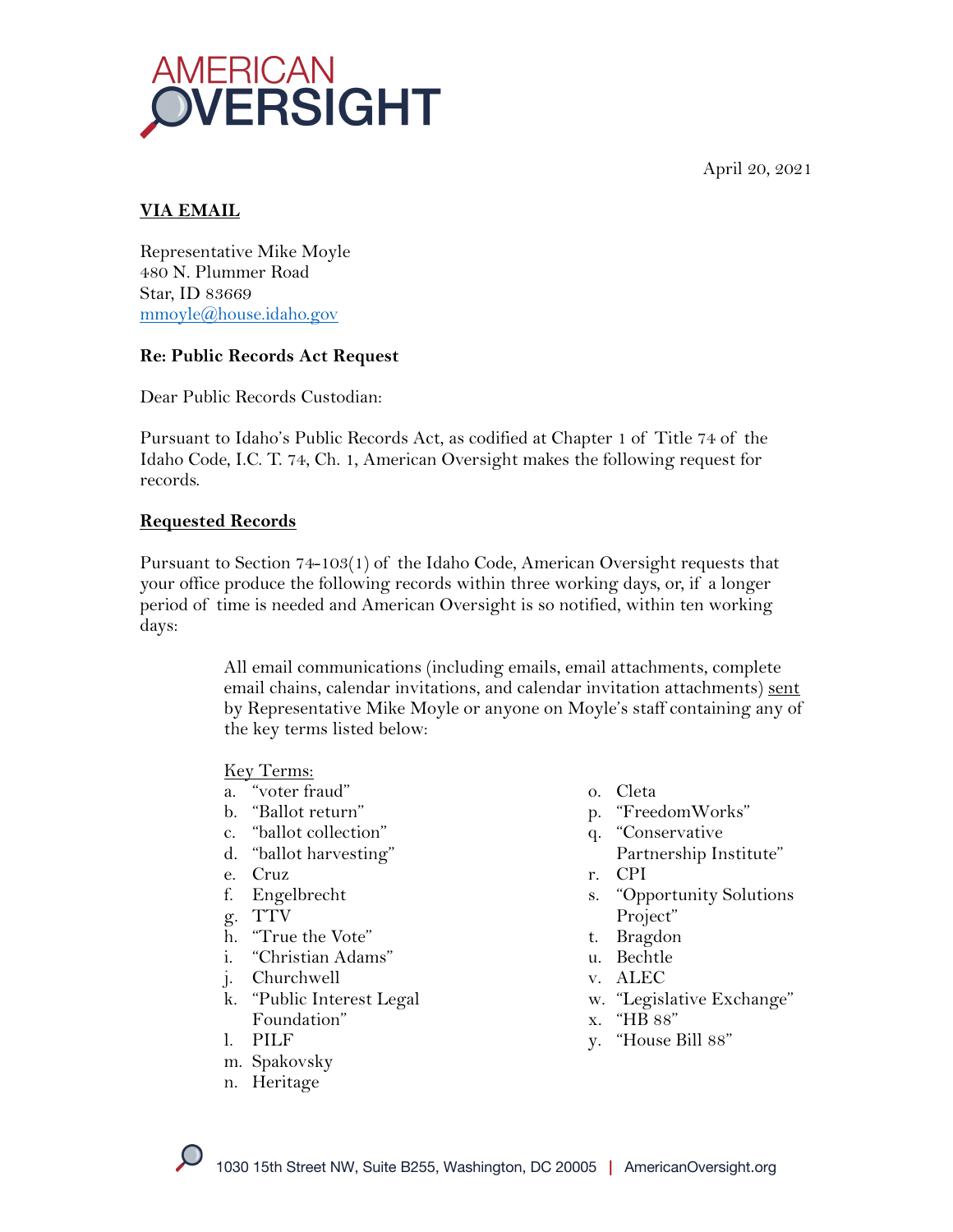In an effort to accommodate your offices and reduce the number of potentially responsive records to be processed and produced, American Oversight has limited its request to email communications sent by Representative Moyle and Moyle's staff. To be clear, however, American Oversight still requests that complete email chains be produced, displaying both sent and received messages. This means, for example, that both Representative Moyle's response to an email containing a specified term and the initial received message are responsive to this request and should be produced.

Please provide all responsive records from January 1, 2021, through February 15, 2021.

Please notify American Oversight of any anticipated fees or costs in excess of \$100 prior to incurring such costs or fee.

## **Guidance Regarding the Search & Processing of Requested Records**

In connection with its request for records, American Oversight provides the following guidance regarding the scope of the records sought and the search and processing of records:

- Please search all locations and systems likely to have responsive records, regardless of format, medium, or physical characteristics.
- Our request includes all prior messages sent or received in a responsive email chain, as well as any attachments to the email.
- Please search all relevant records or systems containing records regarding agency business. Do not exclude records regarding agency business contained in files, email accounts, or devices in the personal custody of your officials, such as personal email accounts or text messages. Records of official business conducted using unofficial systems or stored outside of official files are subject to Idaho's Public Records Act if they were "prepared" by your agency, including by an employee of your agency. 1
- In the event some portions of the requested records are properly exempt from disclosure, please disclose any reasonably segregable non-exempt portions of the requested records.<sup>2</sup> If a request is denied in whole, please state specifically why it is not reasonable to segregate portions of the record for release.
- Please take appropriate steps to ensure that records responsive to this request are not deleted by the agency before the completion of processing for this request. If records potentially responsive to this request are likely to be located on systems where they are subject to potential deletion, including on a scheduled

<sup>1</sup> *See* I.C. § 74-101(13); *cf. Cowles Pub. Co. v. Kootenai Cty. Bd. of Cty. Comm'rs*, 144 Idaho 259, 263 (2007).

 $2$  I.C.  $\S$  74-112.